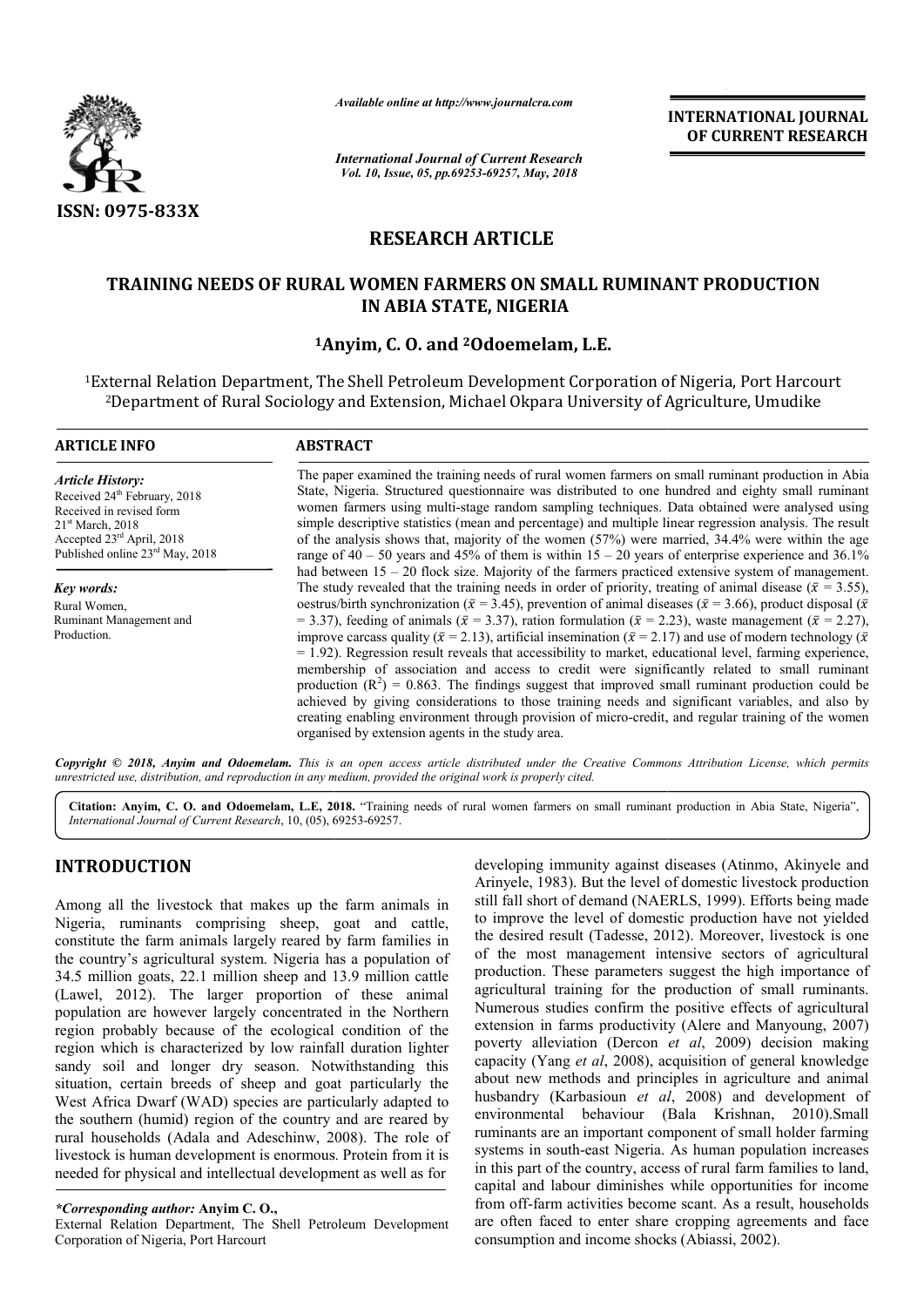In addition, the rural families do not have the financial means to participate under the present savings before credit conditions for access to credit. Such as scenario leads to low investment in agricultural activities, low production, low income and consequently a vicious cycle of poverty and environmental degradation (Igne *et al*, 2000). In these situations where formal financial and insurance institutions are absent, small ruminants are also important is a diversification strategy that aims to reduce market, and climatic risks and optimize the use of available resources. Majority of rural owners of small ruminants are farmers involved in food production and tree crop productions, or women involved in food processing and marketing (Rivera *et. al* 2004). A large percentage of the rural people satisfy their subsistence needs through livestock production which involves the rearing and marketing of livestock (Oladele, 2004). Disease and inadequate nutrition (in terms of quality and quantity constitute serious constraints to small ruminant production in Africa (Tadesse, 2012). Good management practices in terms of adequate nutrition, disease prevention, control and breeding, are essential for improved small ruminant production. Although the productivity of small ruminants in Nigeria is low (Rivera *et.al* 2004) there is an ample opportunity for improved extension education and training of small ruminant producers. However, such extensions education and training can only be effective if the training needs of the small ruminant producers are properly identified. Extension educators are responsible for helping farmers to accurately identify their educational needs. Programmes are most often successful when they focus on clearly define needs of the target group (Harris, 2011).

In addition to the above stated problem, CTA (1993) identifies lack of training as part of the factors militating against women farmers efficiency and effectiveness (Adesoji *et al*, 2006) defined training as acquisition of the best way of utilizing knowledge and skill. Also, Njofor (2016) defined training need as a skill, knowledge and attitude an individual requires in order to avoid creating problem situations. Generally, it involves acquiring influence and developing abilities or attitude which will result in greater competencies in the performance of a work. There are two agents in the training, the trainee and the trainer. The active participation of both agents at every stage of the training programme is very important. Williams (1998) suggested five basic steps to be followed in organising a successful training programme. They are assessment of needs, design of relevant means to meet them, (iii) selection of the trainees, conducting the actual training and evaluating the training. The training needs of rural women are diverse and vary from one enterprise to another. The port of concern is that women are traditionally bound in respect of the knowledge and skills used in most of the projects they are involved. There is a wide gap between modern and local ruminant production hence the existence of training needs which facilities this study; with the following specific objectives to:

- Identify socio-economic characteristics of the women
- Ascertain the capacity of their stock/housing
- Identify the diseases prevalent among the animals
- Identify the sources of feed for the animals
- Ascertain the training needs of the women
- Ascertain constraints faced by the women in small ruminant production.
- Identify the socio-economic factors in the study area.

## **METHODOLOGY**

The study area was Abia State, with 3 Agricultural zones. Abia State has about thirty-eight (38) blocks, two hundred and twenty-eight (228) circles and one thousand eight hundred and twenty-four contact farmers (1824), with each farm females consisting of about 5-10 members who are mainly small-scale farmers (Igwe *et al*, 2013).Multi-stage sampling technique was used in the selection of the sample size. The population of the study comprised all rural women that keep at least 5-10 sheep/goat at the time of the study. A sample size of 180 respondents realized via multi-stage sampling technique was used. In the first stage, all the three agricultural zones of Abia State were selected, followed by a selection of 3 agricultural blocks to give a total of 9 blocks out of the 38 blocks in the state. In the third stage, 20 rural women who are actively involved in small ruminant production were randomly selected to a sample size of 180 respondents. Primary data were generated using structured questionnaire and later analysed using descriptive statistics such as frequency counts, percentages, mean and standard deviation. Regression model was used to identify the socio-economic factors affecting participation in small ruminant production in the study area. Borien Model (1980) was adopted for the assessment of the training needs of the respondents. The model which assumed the difference in two extreme positions; that is the measure of behaviour, skills and competencies of training and what should be; which is the goal of the programme in order to determine the perceived training needs of the respondents. Their responses were analysed using simple frequency counts and weighted mean score of knowledge, skills and importance of training in selected farm operations. This was used to identify and categorize the training needs of the respondents. Each of the operations was calculated on five-point scale and the weighted mean score of the respondents were rated as follows, 2.5 point and above as high and less than 2.5 points as low. This was used to categorize their points. Multiple regression analysis was used to analyse the factors influencing small ruminants' production in the area. The implicit form is stated as

Y = a + 
$$
\beta_1
$$
 + x<sub>1</sub> +  $\beta_2$  + x<sub>2</sub> +  $\beta_3$  + x<sub>3</sub> +............  $\beta_{10}$  + x<sub>10</sub> + U............(1)

#### Where

- $Y =$  Dependent variable, sheep and goats (herds size)
- $a = Constant$
- $β<sub>1</sub> β<sub>10</sub> = Regression coefficient$
- $u = error term$
- $x_1$  = Age (in years)
- $x<sub>2</sub>$  = House hold size (number of people living in a household)
- $x_3$  = Educational level (number of years of formal schooling)

 $x_4$  = Farming experience (number of years in sheep and goat production)

 $x_5$  = Access to market (in kilometers)

### **RESULTS AND DISCUSSION**

**Socio-economic characteristics of the respondents:** Results on Table 1, indicated that majority of the respondents  $(34.5\%)$ % were within the age range of 40-45 years of age. The finding is in line with Umunna *et al* (2014) who reveals that majority of ruminant farmers in southern guinea Savanna of Nigeria fall within the age range of 40-49 years. The age of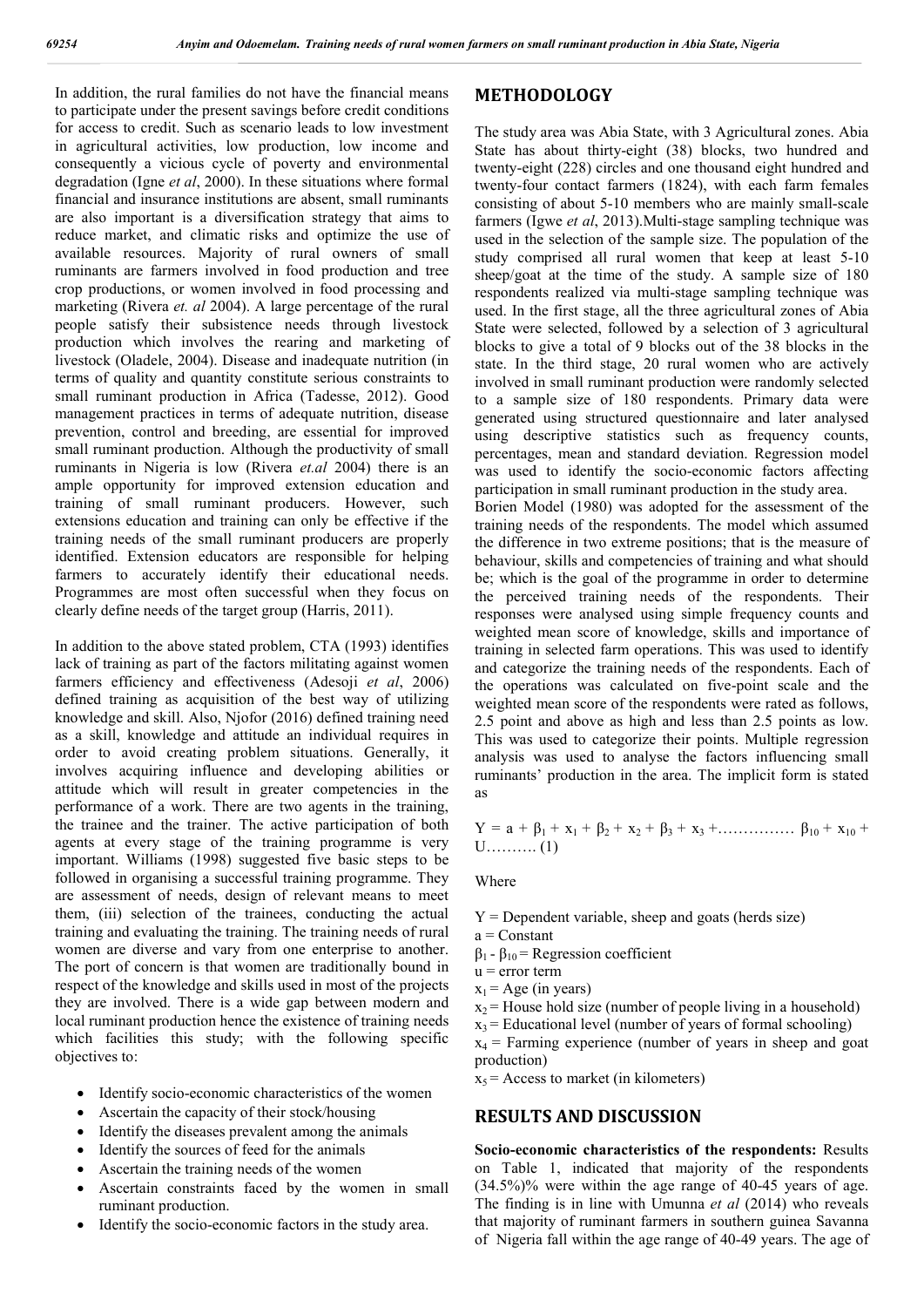the farmers are important factors to consider when examining livestock ownership patterns, particularly among African small holder farmers (Dossa *et al*, 2008). The implication of the result is that younger ones were les involved in small ruminant production. This could be attributed to rural-urban migration by young ones in search of white collar jobs, while some are basically in crop production only. The educational level of the respondents shows that about (45%) had no formal education, while (55%) had either primary, secondary or tertiary education. The percentage of those with no formal education can be attributed to limitations of educational facilities in the rural communities which to great extent had adversely influence adoption of innovation in livestock production. Education is known as an engine room for any development especially to achieve sustainable development in agricultural production, farmers must be well educated (Ibrahim and Ayola, 2017). The study also revealed that majority (57%) of the respondents were married, 40% were widow and (3%) were single respectively. Therefore, the respondents who were married participates more on small ruminant production in the area. This may be connected with the responsibility of satisfying the need of members of her family and sources of saving or getting extra income.

**Table 1. Socio-economic characteristics of the respondents in the study area**

| Variables                | Frequency | Percentage |
|--------------------------|-----------|------------|
| Age                      |           |            |
| $20 - 25$                | 21        | 11.7       |
| 30-35                    | 42        | 23.3       |
| 40-45                    | 62        | 34.4       |
| 50-55                    | 54        | 30.0       |
| 60-65                    | 22        | 12.2       |
| <b>Marital Status</b>    |           |            |
| Single                   | 6         | 3.3        |
| Married                  | 102       | 57.0       |
| Widow                    | 72        | 40.0       |
| <b>Educational Level</b> |           |            |
| Non-Formal               | 81        | 45.0       |
| Primary                  | 54        | 30.0       |
| Secondary                | 53        | 29.4       |
| Others                   | 4         | 2.2        |
| Enterprise Experience    |           |            |
| $5-10$                   | 57        | 31.7       |
| $15 - 20$                | 83        | 46.1       |
| 25.30                    | 50        | 27.8       |
| <b>Flock Size</b>        |           |            |
| $5-10$                   | 34        | 18.9       |
| 15-20                    | 65        | 36.1       |
| 25-30                    | 35        | 19.4       |
| 35-40                    | 18        | 10.0       |
| 45-50                    | 28        | 15.6       |
| Total                    | 180       | 100        |

Source: Field Survey, 2017

**Table 2. Distribution of respondents based on flock size and management**

| Housing                 | Frequency | Percentage |  |
|-------------------------|-----------|------------|--|
| Extensive               | 92        | 51.1       |  |
| Semi Intensive          | 53        | 29.4       |  |
| Intensive               | 35        | 19.4       |  |
| Flock Size (Capacity A) |           |            |  |
| Goat only               | 87        | 48.3       |  |
| Sheep only              | 53        | 29.4       |  |
| Both                    | 40        | 22.2       |  |
| Total                   | 180       | 100        |  |

Source: Field Survey, 2017

**Flock Size and Housing Practiced by the Respondents:**  Results on Table 2, show that most of the farmers (51%) operates extensive system of management. The result is in line with (Ajala *et al*, 2008) who cited that majority of small ruminant farmers in Nigeria practiced extensive management system, where the animals depend on for age due to high cost of concentrates, also the extensive system is simple and easy to manage. The result further indicated that 29.4% and 9.4% practices semi-intensive and intensive system of management respectively. The semi intensive and intensive system are too expensive but according to the respondents, it ensured safety of the animals against risk and higher productivity. The type of ruminant kept shows that 48% kept goat, 29.2% kept sheep while (22.2%) of the respondents kept both. The observed differ ence in type of ruminant kept can be attributed to the type of importance attributed to each animal in each location. Ajala (2004) reported that small ruminants have been reported to form an integral part of the cultural life and farming system of Nigeria peasantry. The observed high er goat flock size may be associated with preference for goat meat over mutton. Goats are also preferred as "sacrificial animals" in observation of traditional rites and festivals. Moreover, the goat is generally claimed to be more handy and resistant to environmental stress than the sheep. This may have influenced the keeping of goat than sheep in the study area.

**Table 3. Perceived abilities of the farmers in recognizing disease condition**

| Variables              | Frequency | Percentage |
|------------------------|-----------|------------|
| Diarrhoea              | 86        | 47.0       |
| Bloat                  | 172       | 95.6       |
| Enteritis              | 67        | 37.2       |
| Catarrh                | 106       | 58.9       |
| Foot and Mouth disease | 89        | 49.4       |
| <b>Scabies</b>         | 153       | 85.0       |
| Mange                  | 70        |            |
| Others                 | 76        |            |

Source: Field Survey, 2017.

### **Multiple Responses**

Table 3, revealed the ability of the respondents in recognizing disease condition in their small ruminant animals. From the table, (85%) of the respondents claimed that they can recognize animals suffering from Scabies, (49%) stated that they can recognize when the animal is suffering from cough and pneumonia, 96% bloat, among others. The implication of the result is that if the farmers were aware of these diseases and can recognize the symptoms of unhealthy conditions among their flock, they can be able to inform veterinary doctors concerning the conditions. This will reduce mortality rate and increase productivity. It is envisaged that a reduction in livestock mortality especially under traditional management will go a long way in making more animal protein available to the general populace. In this regard and in the face of prohibitive cost of veterinary drugs and supplies, traditional veterinary knowledge should be fully utilized along with modern veterinary medicine.

**Total observation > 100% due to multiple response:** Results on table 4, shows that 66% of the respondents feed their animals with household scraps and crop residues. As pointed out by Smith *et.al* (2009) many household scraps or waste are low in protein, highly fibrous and therefore low in fermentable carbohydrates. Such feeds fail to maintain an efficient rumen ecosystem for their own degradation and/or that of other equally poor-quality forages.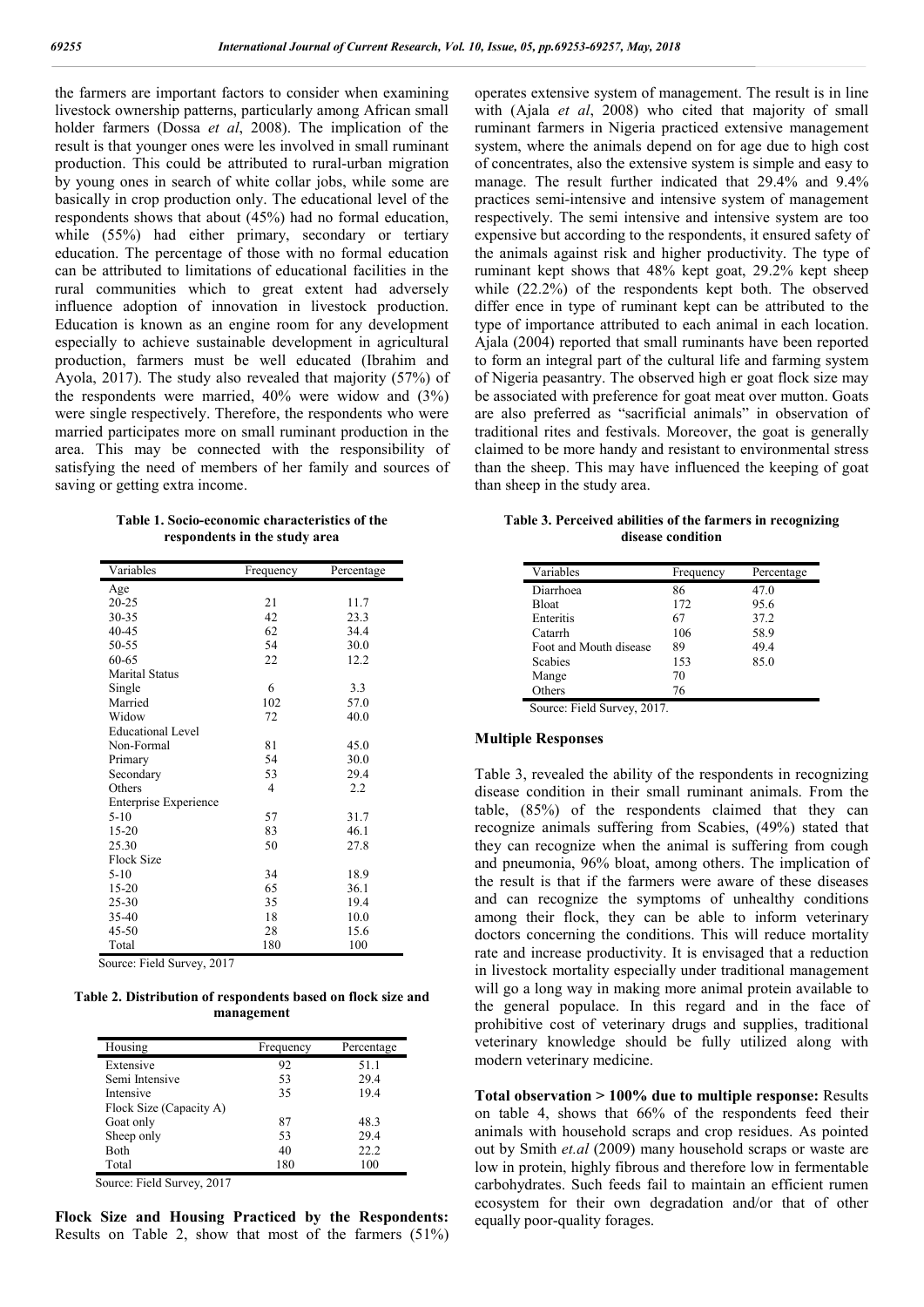|  |  | Table 4. Distribution of respondents according to sources of feed for small ruminants |  |
|--|--|---------------------------------------------------------------------------------------|--|
|  |  |                                                                                       |  |

| Sources                | Frequency | Percentage |
|------------------------|-----------|------------|
| Household waste        | 118       | 65.6%      |
| Animal fend for itself | 106       | 58.9%      |
| Improved pasture       | 76        | 42.2%      |
| Cut forage             | 174       | 96.7%      |
| Don't know             | 58        | $32.2\%$   |

**Table 5. Training needs of small ruminant producers in the study area**

| S/N <sub>0</sub> | Variables                     | Mean score $(X)$ | Std. deviation (SD) |
|------------------|-------------------------------|------------------|---------------------|
| 1.               | Treating of animal diseases   | 3.55             | 0.507               |
| 2.               | Oestrus birth synchronization | 3.45             | 0.765               |
| 3.               | Prevention of animal diseases | 3.36             | 0.832               |
| 4.               | Product disposal              | 3.37             | 0.765               |
| 5.               | Feeding of animals            | 2.82             | 1.028               |
| 6.               | Rations formulation           | 2.23             | 1.044               |
| 7.               | Waste management              | 2.27             | 0.822               |
| 8.               | Improve carcass quality       | 2.13             | 0.957               |
| 9                | Use of modern technology      | 1.92             | 0.963               |
| 10.              | Artificial insemination       | 2.17             | 0.957               |

Source: Field survey, 2017

**Table 6. Regression result for factors influencing small ruminant production**

| Model                        | Unstandardized coefficient beta | Std. error | Standardized coefficient beta | t-value  | Sig.               |
|------------------------------|---------------------------------|------------|-------------------------------|----------|--------------------|
| Constant                     | 4.867                           | 1.412      |                               | 3.521    | .001               |
| Age                          | 0.030                           | 0.024      | $-0.54$                       | $-1.258$ | .208 <sup>NS</sup> |
| Household size               | 0.117                           | 0.326      | 0.13                          | .360     | $.720^{NS}$        |
| Educational level            | 1.167                           | 0.0159     | .234                          | 2.873    | $0.002^{xx}$       |
| Farming experience           | 0.288                           | 0.050      | .257                          | 4.982    | $0.000^{xx}$       |
| Access to market             | 0.173                           | 0.083      | .082                          | 2.168    | $.032^{xx}$        |
| Access to credit facilities  | 1.660                           | 0.0666     | 0.90                          | 2.508    | $.014^{xx}$        |
| Contact with extension agent | 0.047                           | 0.575      | .003                          | .082     | .935 <sup>NS</sup> |
| Membership of association    | 0.101                           | 0.051      | .090                          | 1.972    | $.031^{xx}$        |

Source: Field survey, 2017

a = Dependent variable: farm size

 $R = 0.933$ 

 $R^2 = 0.864$ 

<sup>xx</sup> significant at 5% level<br><sup>NS</sup> = Not significant

Njorfor (2016) stated that, they could be used as basal feeds, supplemented with better feed materials such as browses, hence the need for training. Table 4, also revealed that 59% of the respondents allow their animals to fend for themselves (free range). Allowing the animals to feed themselves may lead to exposure to danger and may not also get enough feed for improved carcass quality. The result further revealed that 42% of the farmers feed the animals through improved pasture. This practice is in line with Jackson (2008) who stated that, by conservation (in form of hay or silage) and storage of feeds during periods of surplus, livestock keepers can ensure that they have sufficient feed to offer their animals through the year. Finally, 96% of the respondents stated that they cut forage to feed their small ruminant animals. Cut forages and household wastes were major source of feeds. Due to the fact that the animals are by and large confined all year round, cut forage are fed along with household waste such as yam, kitchen grain, offal etc. Only 32% of the respondents indicated using commercial feed. The fact that almost all the respondents confined their animals, justifies the high incidence of cut forage plus utilization of household waste. Results on table 5, revealed the training needs of the rural women on ruminant production in order of priority. Training needs on oestrus/birth synchronization  $(X=3.45, SD=0.765)$ . Treating of animal disease  $(X=3.55, SD=0.507)$ , Prevention of animal diseases  $(X=3.36, SD=0.832)$ , Product disposal  $(X=3.31, SD=0.727)$ , Feeding of animal (X2.82, SD=1.028, Ration formation  $(X=2.23, SD=1.044)$  Waste management  $(X=2.21, SD=0.822)$ .

Artificial Insemination (X=2.17, SD=0.957), Improve carcass quality  $(X=2.13, SD=0.957)$ , Use of modern technology  $(X=1.92, SD=0.963)$ . Table 5 shows that out of a training needs investigated, the respondents show high interest in 4 out of ten while their interest in the others were low. The result implies that they need more training in those areas with higher mean score of 2.5 points and above. Results on Table 6, revealed that the factors influencing sheep and goat production in the study area using multiple linear regression. The result revealed that, all the explanatory variable fit into the model at 0.05 significant level and  $R^2 = 0.863$ , meaning that 86.3% of the variations in small ruminant production is explained by the independent variable identified. The results show that educational level  $(2.873^{xx})$  was significant at 5% level of probability. The implication is that the more educated the farmers are, the more improvement in their performance. It is known that education is an engine room for any development. Therefore, to achieve more sustainable development in agricultural production, the farmers must be well educated. Accessibility to market  $(2.168<sup>xx</sup>)$  was positive and significantly related to Y (land size). The implication is that the more the farmers have already buyers or (up takers) they will be willing to increase their flock size to satisfy market demand. Membership of an association  $(1.972<sup>xx</sup>)$  was positive and significantly related to Y at 5% level. The associated benefits of joining association will make the respondents to increase their production. The result further indicated that access to credit (2.508 $^{xx}$ ) was positive and significantly related at 5%